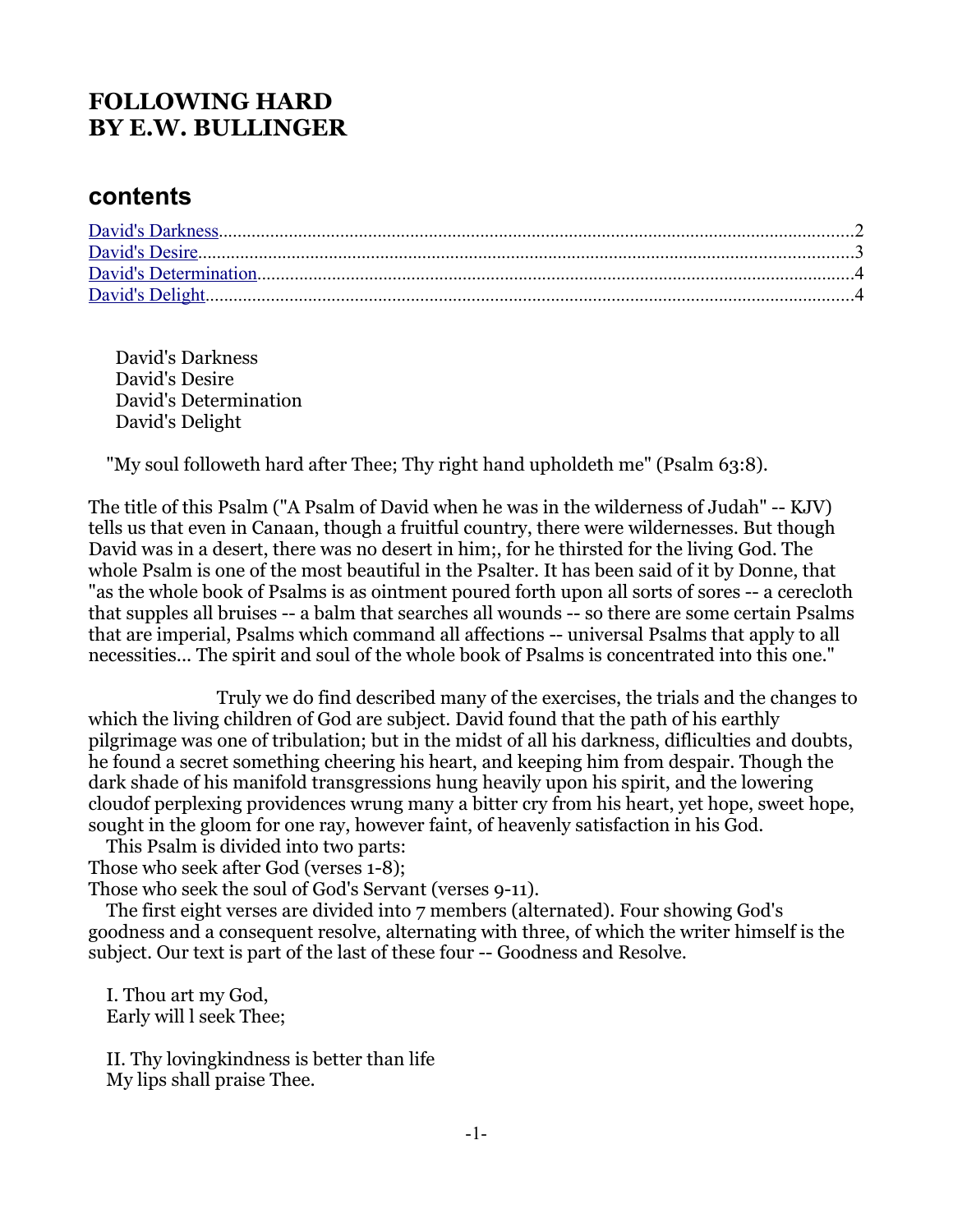III. God satisfying with marrow and fatness; My mouth shall praise Thee with joyful lips.

 IV. God helping and upholding, My soul rejoicing and following.

May this gracious God be our Teacher, and warm our cold hearts with His love, and cheer us with Heavenly light, while we consider the beauties of these verses.

We have four subjects, each of which we may describe by a word beginning with "D". David's Darkness, Desire, Determination, and Delight.

#### <span id="page-1-0"></span>**David's Darkness**

Oh! what a mine of experimental truth. How well it agrees with those Scriptures which describe the heartfelt trials of God's children! Often in their feelings they are at a distance, and question whether God has really anything to do with them or not. But the very cry, the very anxiety, is the strongest proof we can have that this felt distance would not trouble us except God Himself had come near to us in His Grace. It is a glorious fact that no trial, no tribulation, no temptation, however fierce, no way, no work, no warfare, however desperate, can make us feel that we have nothing to do with God. We often wonder how God can have anything to do with such unworthy sinners, but we also realize that we must have to do with God.

 The heart charged with its bitterness heaves the heavenward sigh, and desires, and cries after the only object that can truly satisfy it. Now David's experience in verse 1 springs from this fact. He sought for God because no refreshment could be found. The land was barren, the clouds were dark. Hence his resolve -- "Early will I seek Thee." In Hebrew these five words are expressed by one word, shah-char, which means to break, cleave, break through. Hence the noun means the dawn, the breaking forth of light, and the verb gets an additional idea of breaking forth, hence to seek carefully or earnestly. In our text the two thoughts are united. Similar is the teaching (though not the same word) in Psalm 46:5 (marg.), "God shall help her, and that right early." What volumes do these words contain for Israel and Jerusalem in the future, and for all anxious waiting souls now!

 In the dark and dreary nights of trial which we are called to pass through, we wait and watch for the day's return. "My soul waiteth for the Lord more than they that watch for the morning" (Psalm 130:6). As surely as God's children experience the darkness of the Wilderness, so surely will God help, defend, and comfort them with the morning of His appearing Yes! God's deliverances are "early". Look at Exodus 14:24-27. The children of Israel are in straits. They know not what to do. The enemy is in hot pursuit, but "in the morningwatch the Lord looked unto the host of the Egyptians through the pillar of the fire and the cloud, and troubled the host of the Egyptians." The Lord looks destruction on His enemies; but He looks mercy and deliverance to His own. Israel's enemies are dismayed and destroyed, while the Redeemed of the Lord break forth with songs of deliverance, and joy, and gladness.

So with Hezekiah, when Sennacherib, King of Assyria, sent his blasphemous letter.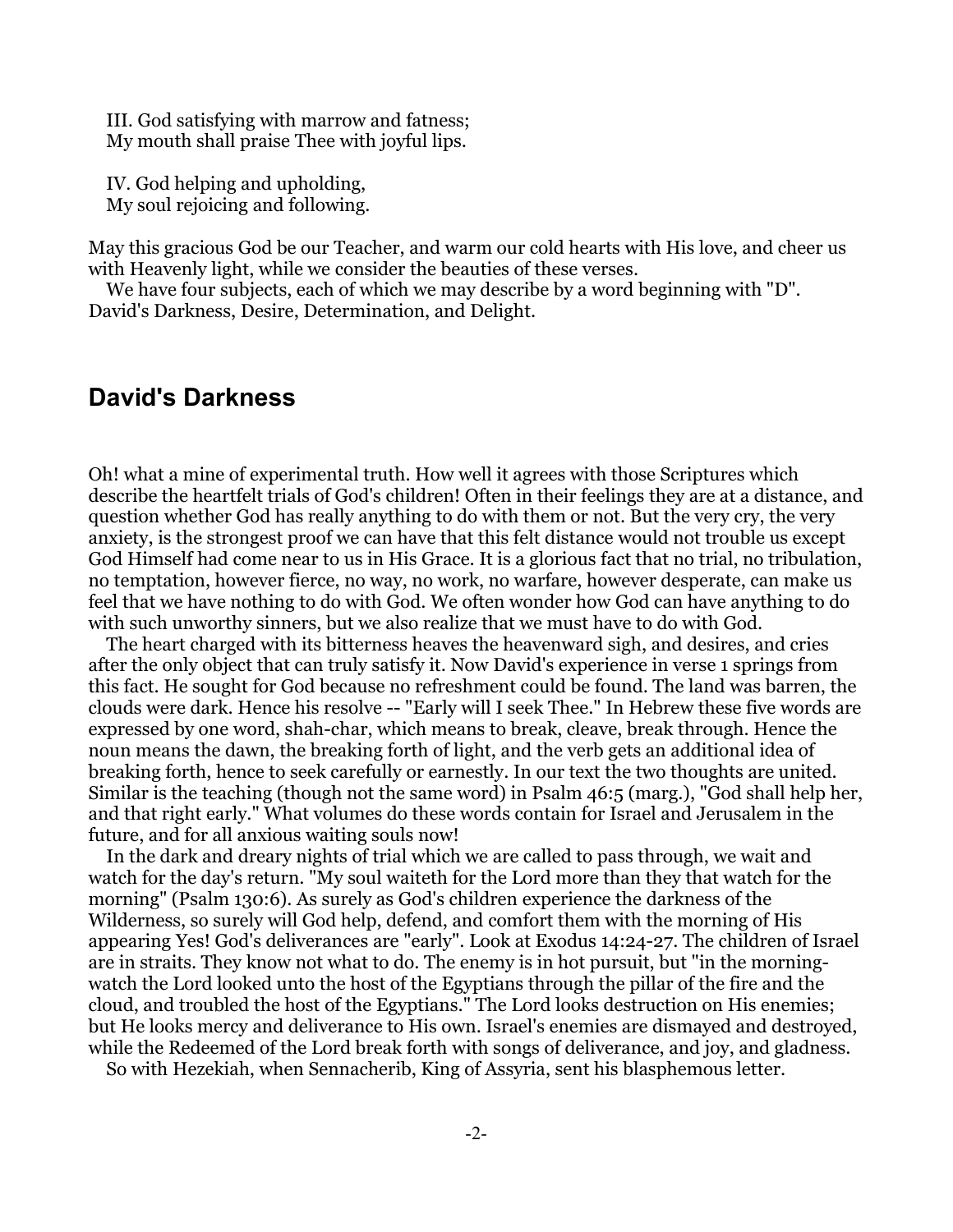Hezekiah made no stir, marshalled no forces, but went up to the house of the Lord. What was the result? "When they arose early in the morning they were all dead corpses" (Isaiah 37:36). Ah! it is blessed (and it will ere long be blessed for Israel), after a long night of darkness and sorrow, to behold the rising of the Sun of Righteousness, with healing in His wings" (Malachi 4:2).

 And why did David long to see God's power? (verse 2). Because his own fancied strength was gone! The collect for the second Sunday in Lent exactly expresses David's mind. "Almighty God, who seest that we have no power of ourselves to help ourselves, keep us both outwardly in our bodies, and inwardly in our souls; that we may be defended from all adversities which may happen to the body, and from all evil thoughts which may assault and hurt the soul, through Jesus Christ our Lord." David knew that his own strength was perfect in weakness. He, like Paul, gloried in his infirmity, that the power of Christ might rest upon him.

 And why did David long to see God's glory? Because God had stained all his pride, marred all his beauty, divested him of all boasting and self-glorying. Because the lovingkindness of God was better to him than life, David would praise Him with joyful lips. These were David's experiences, expressed, not only here, but in Psalm 119:25, where he says, "My soul cleaveth unto the dust, quicken Thou me according to Thy word." With so firm a foundation as Jehovah's word, he could look up and say, "Thou, which hast showed me great and sore troubles, shalt quicken me again, and shalt bring me up again from the depths of the earth" (Psalm 71:20). David's faith was for the night as well as for the day, for the storm as well as for the calm. That is a faith which is worth having, a faith to live in, and a faith to die in.

# <span id="page-2-0"></span>**David's Desire**

"Thee" -- "after Thee"; nothing else could satisfy David's heart but David's God. He had a heart for God, and Oh! wondrous mercy, he had God for his heart, though he did not realize it as he would. This is the essence of true faith; it is all in a Person. This is the essence of the Gospel. The Gospel of God is concerning His Son -- "A Saviour, Christ the Lord." "Ye shall be witnesses unto Me." This, I repeat, is the work of grace. All short of this is only religion, and you see it at every step. What is man (unregenerate man in search of? Pleasure, Fame, Reputation, Power, Riches, a name in the world. Man will have anything, everything, without God. So also with the religious man! He will have his creed, his sect, his belief, his responsibility, his zeal and his earnestness, but if he have not Christ he will be lost though he have all the appliances and all the forms and ceremonies of religion. What are these things to nay heart, without a knowledge of God in Christ as my God? Nothing but deception and delusion.

 So with the true Christian. The temptation is ever to add something to Christ, as if He were not enough, or to substitute something for Christ as if He were not necessary, instead of being All in all. We are told to seek ''the blessing." But blessings without Christ are so many burdens which our poor, proud nature cannot carry. No! If Christ is our one object, then we have the Blesser with us, with all His Blessings with Him, making them to abound in us for our good and for His glory. We are told to rest upon the many "exceeding great and precious promises"; but promises without the Faithful Promiser to make them good in our experience, are but so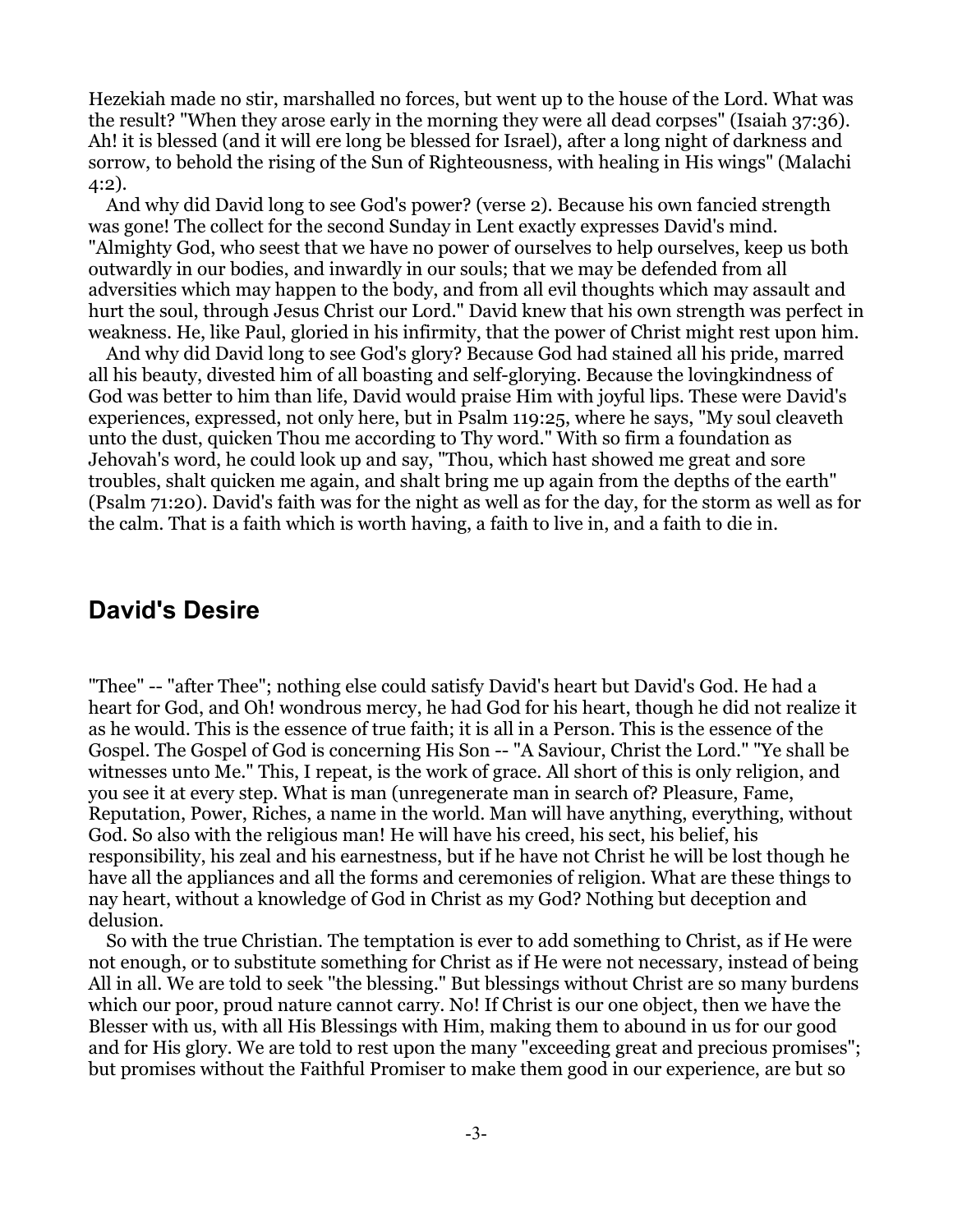many words -- meaningless words to make our hearts ache with an unsatisfied longing. "That I may know Him" was the prayer of the Apostle. "That I may know Him" will be the desire and prayer of every Spirit-taught child of God. Yes, Spirit-taught; for look at the first verse of the Psalm, ''My soul thirsteth for Thee." Now compare this with Psalm 65:9, "Thou visitest the earth, and waterest it"; but see the rendering in the margin, "After thou hadst made it to desire rain." This brings us to...

## <span id="page-3-1"></span>**David's Determination**

"My soul followeth hard after Thee." The original word is dah-vak, which means literally to stick to, cleave to (as with glue). "My bones cleave to my skin " (Psalm 102:5). "My soul cleaveth to the dust" (Psalm 119:25). "I have stuck unto Thy testimonies" (Psalm 119:31). "The tongue of the sucking child cleaveth unto the roof of his mouth for thirst" (Lamentations 4:4). But here it is with the preposition "after," and therefore "followeth hard after," suitably supplies the ellipsis and exactly expresses the meaning. Boaz says, "Abide here fast by my maidens" (Ruth 2:8). The word dai-vak occurs in Proverbs 18:24, "There is a friend that sticketh closer than a brother." David means, therefore, that he followed after the Lord, not at a distance, but having overtaken Him, he abode fast by Him.

 There is everything to make the child of God do this: a world at enmity with Him; the devil at constant war with Him; a deceitful heart that cannot believe in Him; a cowardly self that will not acknowledge Him. Truly my soul followeth hard after Him; we long to breathe our desires to Him; but the flesh is weak, and language is lame, and ability is wanting. We would live a life of praise to the God of all our mercies, but we cannot do the thing that we would. We desire that love should burn more fervently, but the flames break not forth as we would have them. It is a following hard after God; it is our determination. It is our "toiling in rowing," but Jesus Christ is on the mount of intercession, and soon He will come and bless His toiling ones with His own presence, with the full enjoyment of the peace and quietness which He now deals to them only in measure. Lastly, we come to...

### <span id="page-3-0"></span>**David's Delight**

"Thy right hand upholdeth me." This is closely connected with the other experience, for why do we cleave to the Lord? Because the Lord cleaves to us, and holds us We have the same word in Genesis 2:24. "For this cause shall a man leave his father and mother, and shall cleave unto his wife." The comment of the Holy Spirit on this is in Ephesians 5:32. "This is a great mystery, but I speak concerning Christ and the Church." It is not, then, we who cleave to Christ, but it is Christ who cleaves to us. "Thy right hand upholdeth me." This is the secret of David's determination to cleave unto the Lord. Were it not for the unseen hand of Jehovah, there would be no following hard.

Now it is all explained. David's desire is now understood. The world does not understand